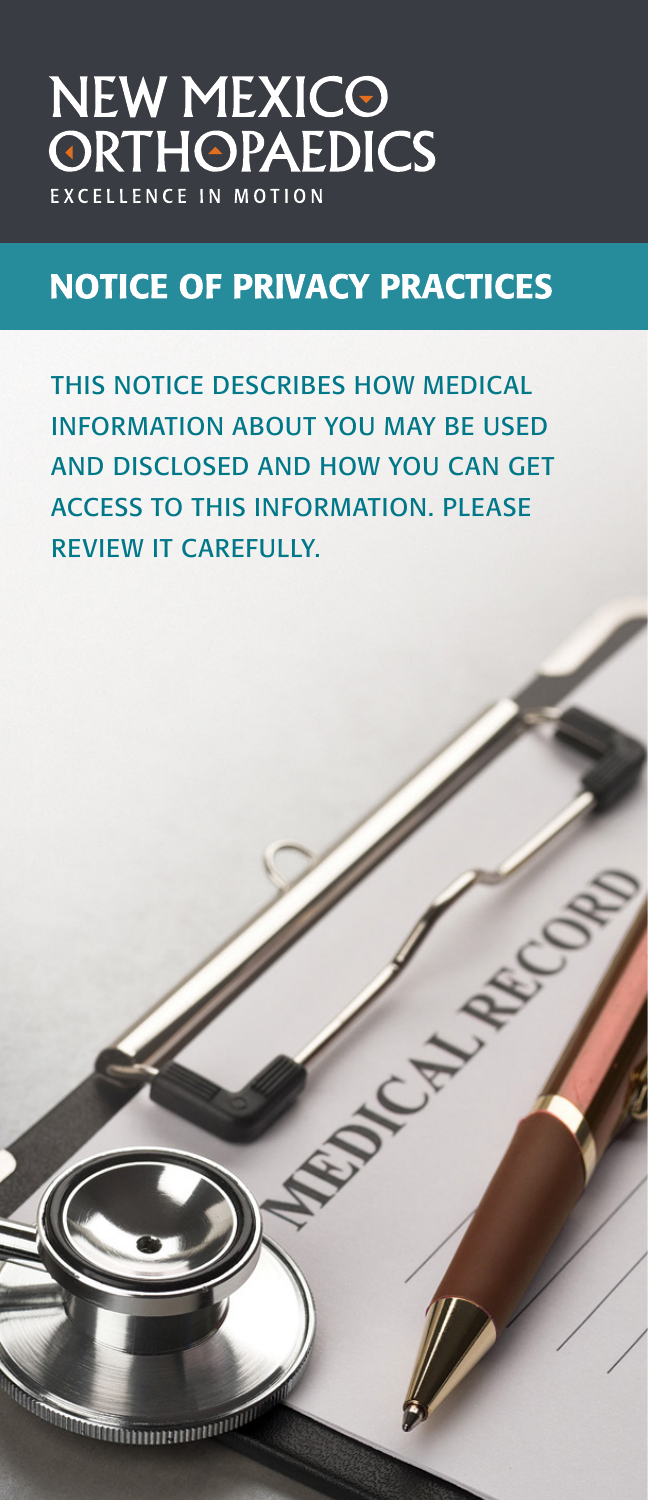his Notice of Privacy Practices describes how we may use<br>
and disclose your protected health information to carry out<br>
treatment, collection of payments or health care operations and<br>
for other purposes that are permitted and disclose your protected health information to carry out treatment, collection of payments or health care operations and your rights to access and control your protected health information. "Protected health information" is information about you, including demographic information, that may identify you and that relates to your past, present or future physical or mental health or condition and related health care services.

We are required to abide by the terms of this Notice of Privacy Practices. We may change the terms of our notice, at any time. The new notice will be effective for all protected health information that we maintain at that time. Upon your request, we will provide you with any revised Notice of Privacy Practices. You may request a revised version by accessing our website, or calling the office and requesting that a revised copy be sent to you in the mail or asking for one at the time of your next appointment.

## 1: USES AND DISCLOSURES OF PROTECTED HEALTH INFORMATION

Your protected health information may be used and disclosed by your physician, our office staff and others outside of our office who are involved in your care and treatment for the purpose of providing health care services to you. Your protected health information may also be used and disclosed to pay your health care bills and to support the operation of your physician's practice.

Following are examples of the types of uses and disclosures of your protected health information that your physician's office is permitted to make. These examples are not meant to be exhaustive, but to describe the types of uses and disclosures that may be made by our office.

**Treatment:** We will use and disclose your protected health information to provide, coordinate, or manage your health care and any related services. This includes the coordination or management of your health care with another provider. For example, we would disclose your protected health information, as necessary, to a home health agency that provides care to you. We will also disclose protected health information to other physicians who may be treating you. For example, your protected health information may be provided to a physician to whom you have been referred to ensure that the physician has the necessary information to diagnose or treat you. In addition, we may disclose your protected health information from time-totime to another physician or health care provider (e.g., a specialist or laboratory) who, at the request of your physician, becomes involved

in your care by providing assistance with your health care diagnosis or treatment to your physician.

Payment: Your protected health information will be used and disclosed, as needed, to obtain payment for your health care services provided by us or by another provider. This may include certain activities that your health insurance plan may undertake before it approves or pays for the health care services we recommend for you such as: making a determination of eligibility or coverage for insurance benefits, reviewing services provided to you for medical necessity, and undertaking utilization review activities. For example, obtaining approval for a hospital stay may require that your relevant protected health information be disclosed to the health plan to obtain approval for the hospital admission.

Health Care Operations: We may use or disclose, as needed, your protected health information in order to support the business activities of your physician's practice. These activities include, but are not limited to, quality assessment activities, employee review activities, training of medical students, licensing, and conducting or arranging for other business activities.

We will share your protected health information with third party "business associates" that perform various activities (for example, billing or transcription services) for our practice. Whenever an arrangement between our office and a business associate involves the use or disclosure of your protected health information, we will have a written contract that contains terms that will protect the privacy of your protected health information.

We may use or disclose your protected health information, as necessary, to provide you with information about treatment alternatives or other health-related benefits and services that may be of interest to you. You may contact our Privacy Officer to request that these materials not be sent to you.

### Other Permitted and Required Uses and Disclosures That May Be Made Without Your Authorization or Opportunity to Agree or Object

We may use or disclose your protected health information in the following situations without your authorization or providing you the opportunity to agree or object. These situations include:

**Required By Law:** We may use or disclose your protected health information to the extent that the use or disclosure is required by law. The use or disclosure will be made in compliance with the law and will be limited to the relevant requirements of the law. You will be notified, if required by law, of any such uses or disclosures.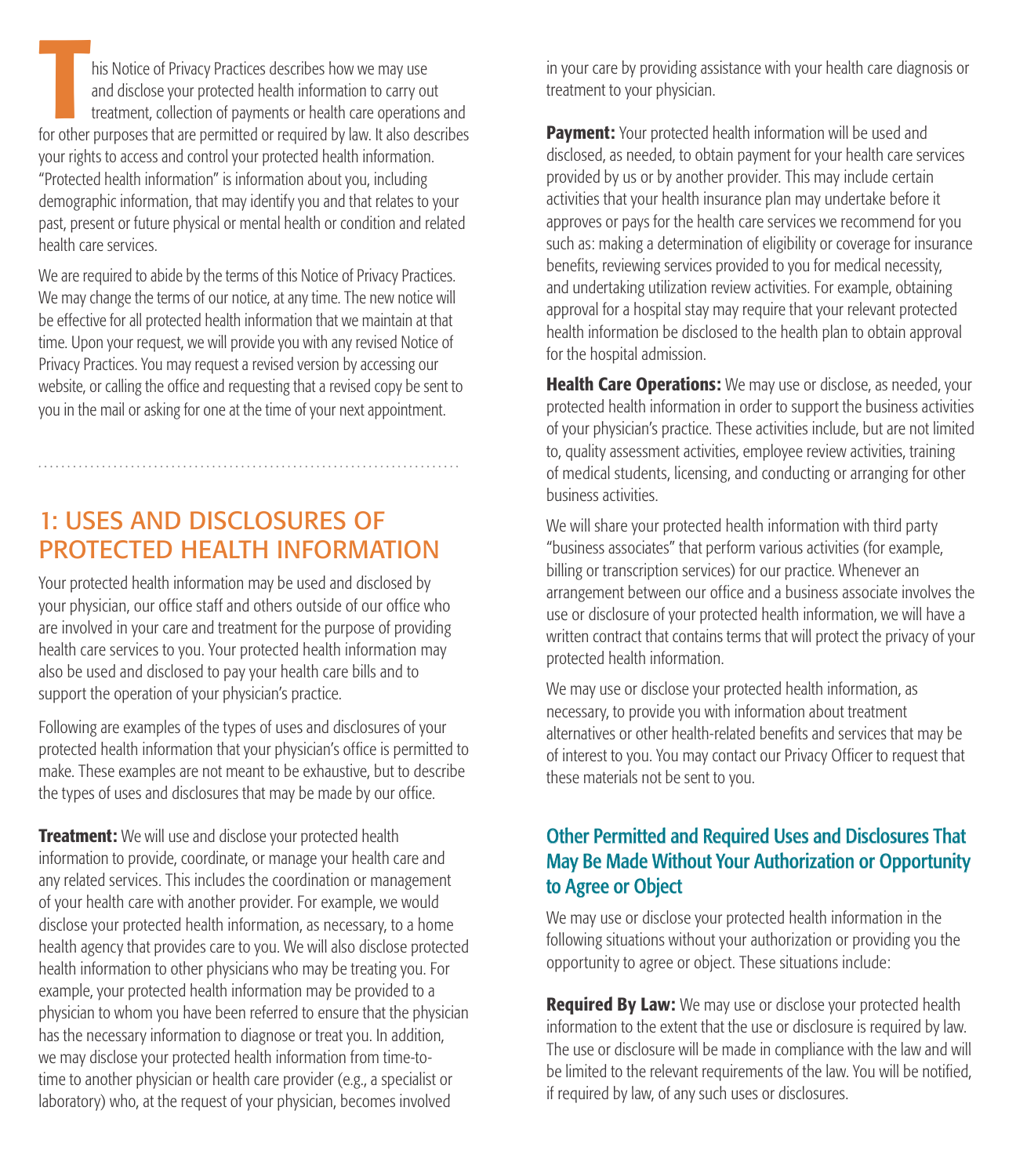**Public Health:** We may disclose your protected health information for public health activities and purposes to a public health authority that is permitted by law to collect or receive the information. For example, a disclosure may be made for the purpose of preventing or controlling disease, injury or disability.

**Communicable Diseases:** We may disclose your protected health information, if authorized by law, to a person who may have been exposed to a communicable disease or may otherwise be at risk of contracting or spreading the disease or condition.

Health Oversight: We may disclose protected health information to a health oversight agency for activities authorized by law, such as audits, investigations, and inspections. Oversight agencies seeking this information include government agencies that oversee the health care system, government benefit programs, other government regulatory programs and civil rights laws.

Abuse or Neglect: We may disclose your protected health information to a public health authority that is authorized by law to receive reports of child abuse or neglect. In addition, we may disclose your protected health information if we believe that you have been a victim of abuse, neglect or domestic violence to the governmental entity or agency authorized to receive such information. In this case, the disclosure will be made consistent with the requirements of applicable federal and state laws.

Food and Drug Administration: We may disclose your protected health information to a person or company required by the Food and Drug Administration for the purpose of quality, safety, or effectiveness of FDA-regulated products or activities including, to report adverse events, product defects or problems, biologic product deviations, to track products; to enable product recalls; to make repairs or replacements, or to conduct post marketing surveillance, as required.

Legal Proceedings: We may disclose protected health information in the course of any judicial or administrative proceeding, in response to an order of a court or administrative tribunal (to the extent such disclosure is expressly authorized), or in certain conditions in response to a subpoena, discovery request or other lawful process.

Law Enforcement: We may also disclose protected health information, so long as applicable legal requirements are met, for law enforcement purposes. These law enforcement purposes include (1) legal processes and otherwise required by law, (2) limited information requests for identification and location purposes, (3) pertaining to victims of a crime, (4) suspicion that death has occurred as a result of criminal conduct, (5) in the event that a crime occurs on the premises of our practice, and (6) medical emergency (not on our practice's premises) and it is likely that a crime has occurred.

Coroners, Funeral Directors, and Organ Donation: We may disclose protected health information to a coroner or medical examiner for identification purposes, determining cause of death or for the coroner or medical examiner to perform other duties authorized by law. We may also disclose protected health information to a funeral director, as authorized by law, in order to permit the funeral director to carry out their duties. We may disclose such information in reasonable anticipation of death. Protected health information may be used and disclosed for cadaveric organ, eye or tissue donation purposes.

**Research:** We may disclose your protected health information to researchers when their research has been approved by an institutional review board that has reviewed the research proposal and established protocols to ensure the privacy of your protected health information.

**Criminal Activity:** Consistent with applicable federal and state laws, we may disclose your protected health information, if we believe that the use or disclosure is necessary to prevent or lessen a serious and imminent threat to the health or safety of a person or the public. We may also disclose protected health information if it is necessary for law enforcement authorities to identify or apprehend an individual.

**Military Activity and National Security:** When the appropriate conditions apply, we may use or disclose protected health information of individuals who are Armed Forces personnel (1) for activities deemed necessary by appropriate military command authorities; (2) for the purpose of a determination by the Department of Veterans Affairs of your eligibility for benefits, or (3) to foreign military authority if you are a member of that foreign military services. We may also disclose your protected health information to authorized federal officials for conducting national security and intelligence activities, including for the provision of protective services to the President or others legally authorized.

Workers' Compensation: We may disclose your protected health information as authorized to comply with workers' compensation laws and other similar legally-established programs.

**Inmates:** We may use or disclose your protected health information if you are an inmate of a correctional facility and your physician created or received your protected health information in the course of providing care to you.

### Uses and Disclosures of Protected Health Information Based upon Your Written Authorization

Other uses and disclosures of your protected health information will be made only with your written authorization, unless otherwise permitted or required by law as described below. You may revoke this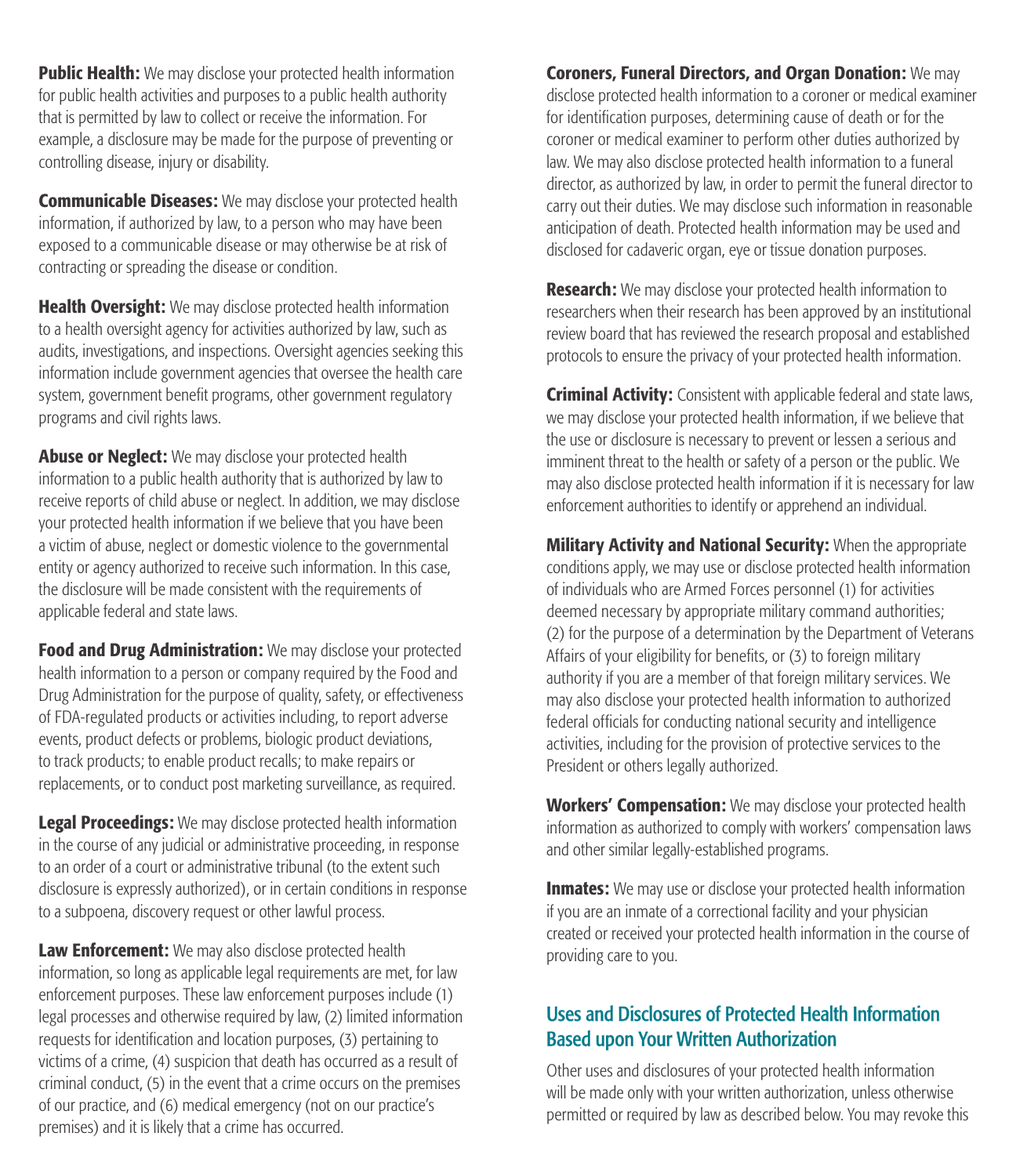authorization in writing at any time. If you revoke your authorization, we will no longer use or disclose your protected health information for the reasons covered by your written authorization. Please understand that we are unable to take back any disclosures already made with your authorization.

### Other Permitted and Required Uses and Disclosures That Require Providing You the Opportunity to Agree or Object

We may use and disclose your protected health information in the following instances. You have the opportunity to agree or object to the use or disclosure of all or part of your protected health information. If you are not present or able to agree or object to the use or disclosure of the protected health information, then your physician may, using professional judgment, determine whether the disclosure is in your best interest.

Facility Directories: Unless you object, we will use and disclose in our facility directory your name, the location at which you are receiving care, your general condition (such as fair or stable), and your religious affiliation. All of this information, except religious affiliation, will be disclosed to people that ask for you by name. Your religious affiliation will be only given to a member of the clergy, such as a priest or rabbi.

#### Others Involved in Your Health Care or Payment for your

**Care:** Unless you object, we may disclose to a member of your family, a relative, a close friend or any other person you identify, your protected health information that directly relates to that person's involvement in your health care. If you are unable to agree or object to such a disclosure, we may disclose such information as necessary if we determine that it is in your best interest based on our professional judgment. We may use or disclose protected health information to notify or assist in notifying a family member, personal representative or any other person that is responsible for your care of your location, general condition or death. Finally, we may use or disclose your protected health information to an authorized public or private entity to assist in disaster relief efforts and to coordinate uses and disclosures to family or other individuals involved in your health care.

# 2: YOUR RIGHTS

Following is a statement of your rights with respect to your protected health information and a brief description of how you may exercise these rights.

#### You have the right to inspect and copy your protected health information. This means you may inspect and obtain a copy of protected health information about you for so long as we maintain the

protected health information. You may obtain your medical record that contains medical and billing records and any other records that your physician and the practice uses for making decisions about you. As permitted by federal or state law, we may charge you a reasonable copy fee for a copy of your records.

Under federal law, however, you may not inspect or copy the following records: psychotherapy notes; information compiled in reasonable anticipation of, or use in, a civil, criminal, or administrative action or proceeding; and laboratory results that are subject to law that prohibits access to protected health information. Depending on the circumstances, a decision to deny access may be reviewable. In some circumstances, you may have a right to have this decision reviewed. Please contact our Privacy Officer if you have questions about access to your medical record.

#### You have the right to request a restriction of your protected

health information. This means you may ask us not to use or disclose any part of your protected health information for the purposes of treatment, payment or health care operations. You may also request that any part of your protected health information not be disclosed to family members or friends who may be involved in your care or for notification purposes as described in this Notice of Privacy Practices. Your request must state the specific restriction requested and to whom you want the restriction to apply.

Your physician is not required to agree to a restriction that you may request. If your physician does agree to the requested restriction, we may not use or disclose your protected health information in violation of that restriction unless it is needed to provide emergency treatment. With this in mind, please discuss any restriction you wish to request with your physician. You may request a restriction by contacting our Privacy Officer. Please include the details of your requested restriction in this communication as well as your name, date of birth, and contact information.

#### You have the right to request to receive confidential communications from us by alternative means or at an

**alternative location.** We will accommodate reasonable requests. We may also condition this accommodation by asking you for information as to how payment will be handled or specification of an alternative address or other method of contact. We will not request an explanation from you as to the basis for the request. Please make this request in writing to our Privacy Officer.

You may have the right to have your physician amend your protected health information. This means you may request an amendment of protected health information about you in a designated record set for so long as we maintain this information.